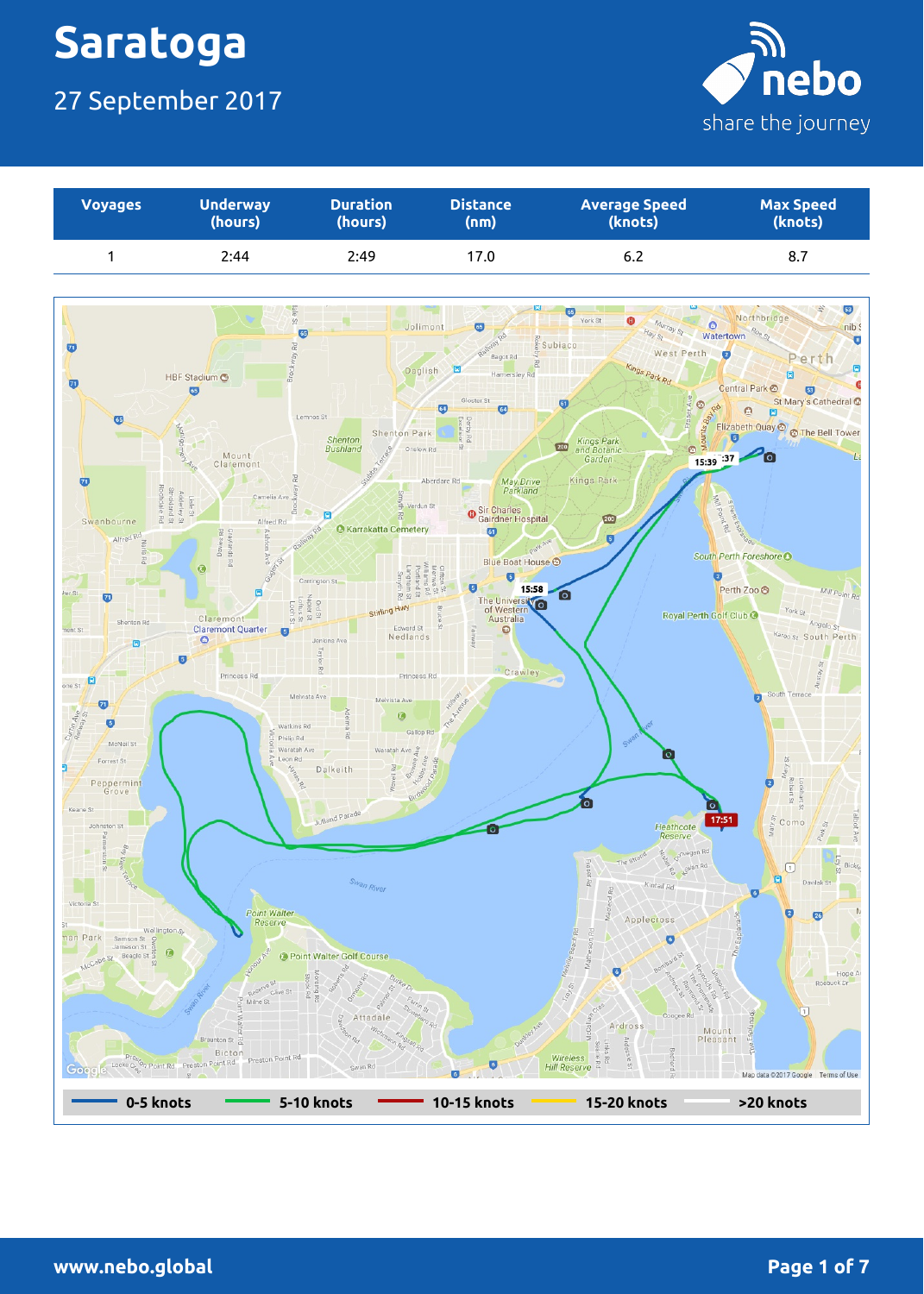27 September 2017





**15:09** 31° 59.67' S, 115° 50.44' E



**Perth skyline 15:32** 31° 57.66' S, 115° 51.25' E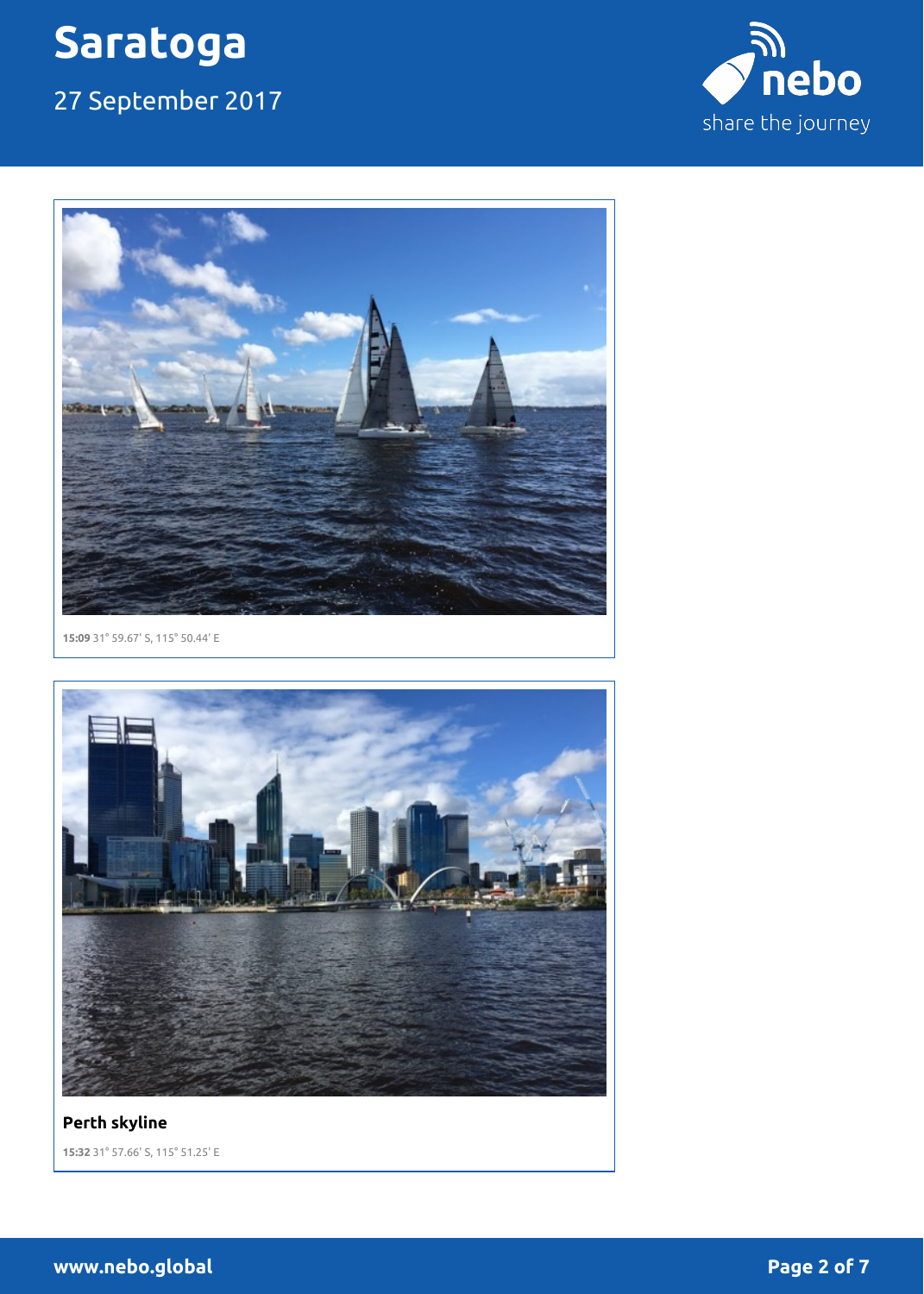### 27 September 2017





### **Perth from Matilda Bay**

**15:55** 31° 58.59' S, 115° 49.61' E



#### **Chilli's spot in the sun**

**15:57** 31° 58.66' S, 115° 49.42' E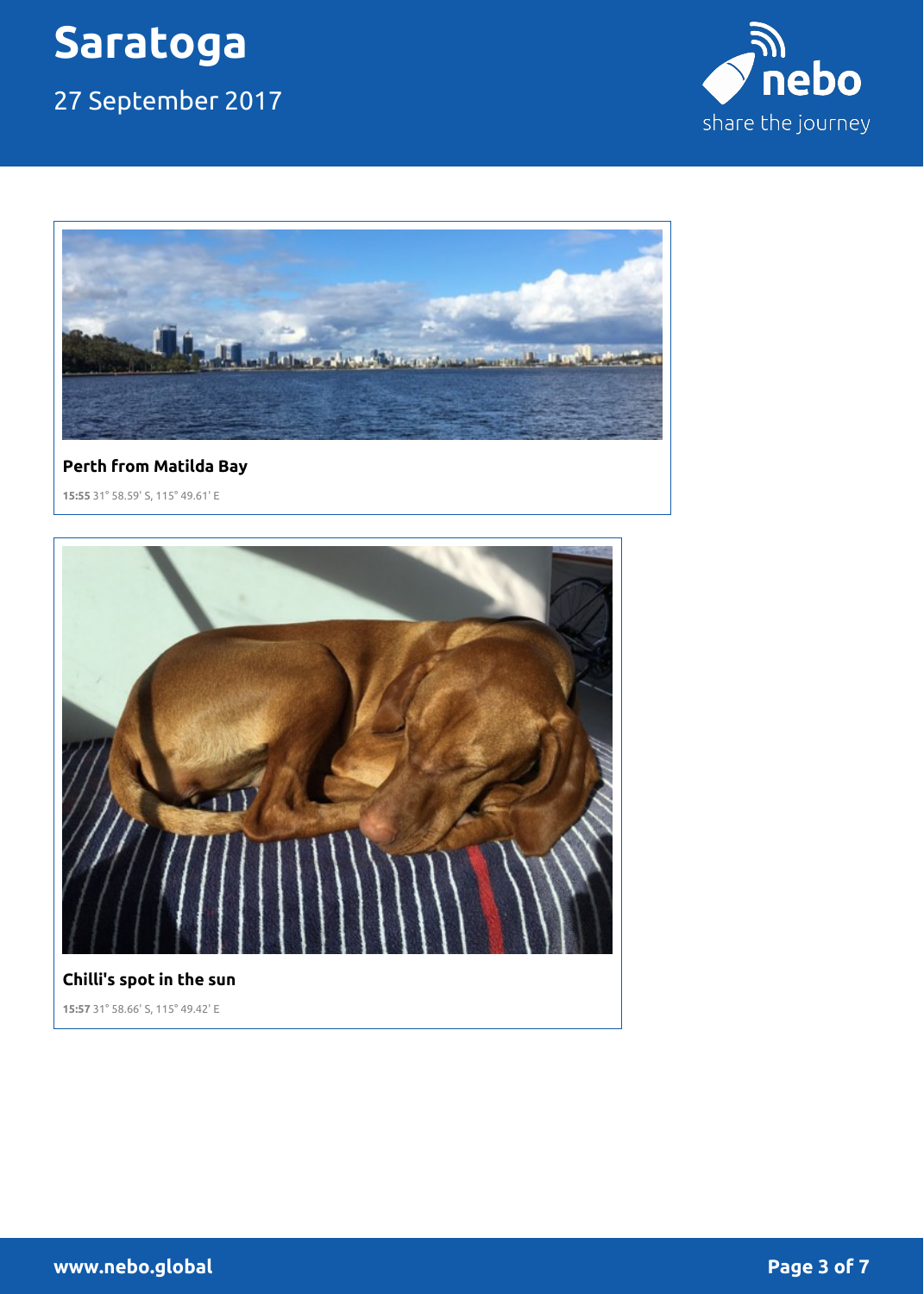27 September 2017





#### **Duyfken on the Swan River**

**16:19** 32° 0.01' S, 115° 49.79' E



**17:31** 32° 0.18' S, 115° 49.04' E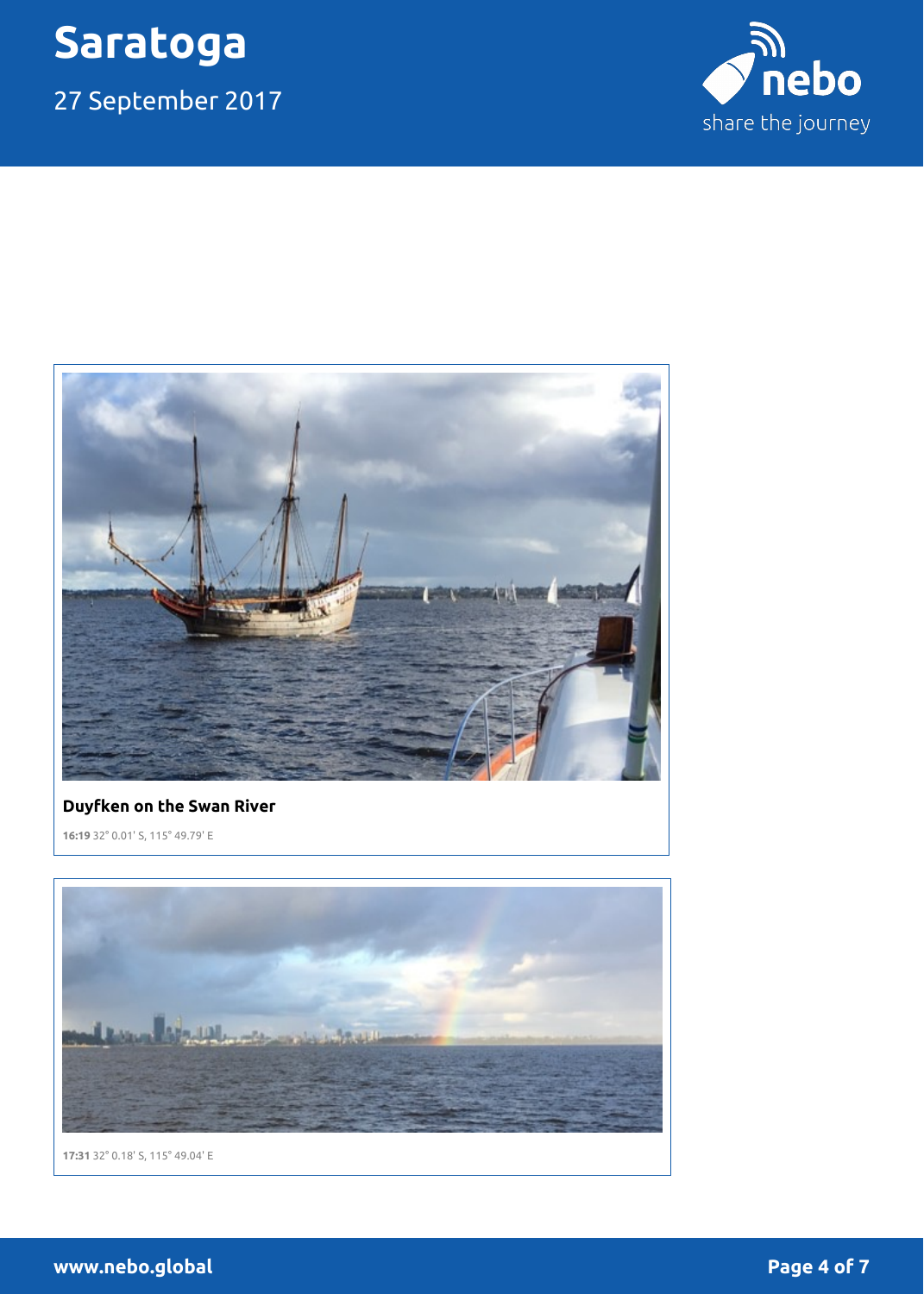27 September 2017





#### **Duyfken at her home for the summer, SoPYC**

**17:45** 32° 0.02' S, 115° 50.79' E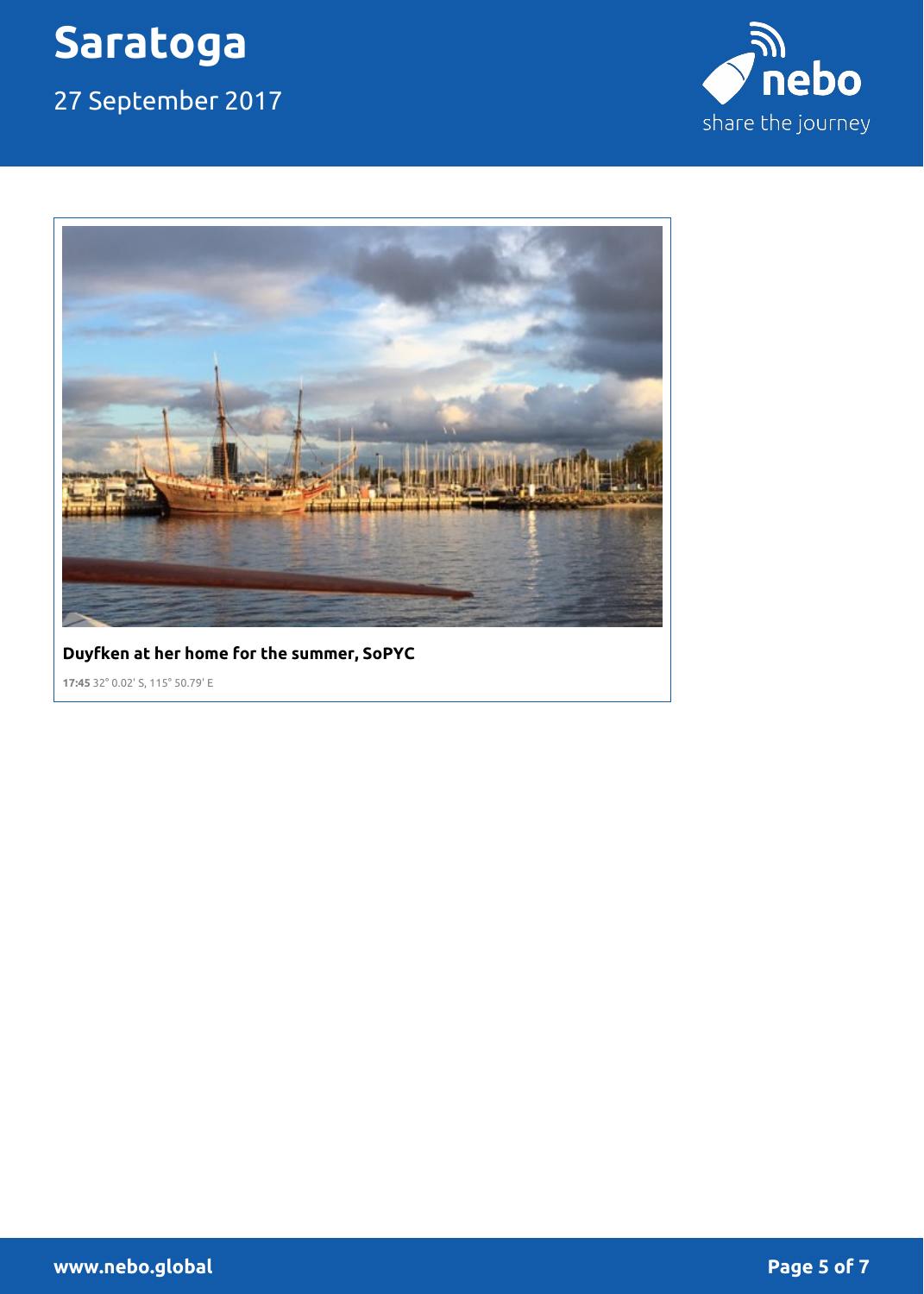15.4°C, Wind 5kn NW

### 27 September 2017



| Voyage                      | <b>Skipper</b>            | <b>Passengers</b>    | <b>Commenced</b> | <b>Completed</b> |
|-----------------------------|---------------------------|----------------------|------------------|------------------|
| Wednesday afternoon voyage  | Stephen Winter            | Annie, Chilli, Sarah | 15:01            | 17:51            |
|                             |                           |                      |                  |                  |
| <b>Weather on departure</b> | <b>Weather on arrival</b> |                      |                  |                  |

14.2°C, Wind 6kn W

|           |                                             | <b>Time</b> | <b>From Start</b>          |                         | <b>Interval</b>             |
|-----------|---------------------------------------------|-------------|----------------------------|-------------------------|-----------------------------|
|           | <b>Voyage Log</b>                           |             | <b>Duration</b><br>(hours) | <b>Distance</b><br>(nm) | <b>Avg Speed</b><br>(knots) |
|           | Started voyage at South of Perth Yacht Club | 15:01       | 0:00                       |                         |                             |
| Ö         | 15.4°C, Wind 5kn NW                         | 15:01       | 0:00                       |                         |                             |
|           | Departed South of Perth Yacht Club          | 15:04       | 0:03                       | 0.2                     | 4.1                         |
| $\bullet$ | 31° 59.67' S, 115° 50.44' E                 | 15:09       | 0:08                       |                         |                             |
|           | Passed 563m east of Pelican Point           | 15:14       | 0:13                       | 1.3                     | 6.7                         |
|           | Passed 18m west of Knot Beacon              | 15:15       | 0:14                       | 1.6                     | 8.6                         |
|           | Passed under Narrows Bridge                 | 15:27       | 0:26                       | 3.1                     | 7.8                         |
|           | Arrived Perth Water                         | 15:27       | 0:26                       | 3.1                     | 8.8                         |
| $\bullet$ | Perth skyline                               | 15:32       | 0:30                       |                         |                             |
| <b>O</b>  | Perth from Matilda Bay                      | 15:55       | 0:54                       |                         |                             |
| $\bullet$ | Chilli's spot in the sun                    | 15:57       | 0:56                       |                         |                             |
|           | Arrived Matilda Bay                         | 15:58       | 0:57                       | 5.4                     | 4.6                         |
|           | Departed Matilda Bay                        | 16:05       | 1:04                       | 6.1                     | 5.3                         |
|           | Passed 181m west of Knot Beacon             | 16:09       | 1:08                       | 6.4                     | 5.4                         |
|           | Passed 324m east of Pelican Point           | 16:11       | 1:10                       | 6.6                     | 6.7                         |
| $\bullet$ | Duyfken on the Swan River                   | 16:19       | 1:18                       |                         |                             |
|           | Passed 547m north of Point Dundas           | 16:25       | 1:23                       | 7.6                     | 4.4                         |
|           | Passed 330m south of Perth Flying Squadron  | 16:32       | 1:31                       | 8.6                     | 7.5                         |